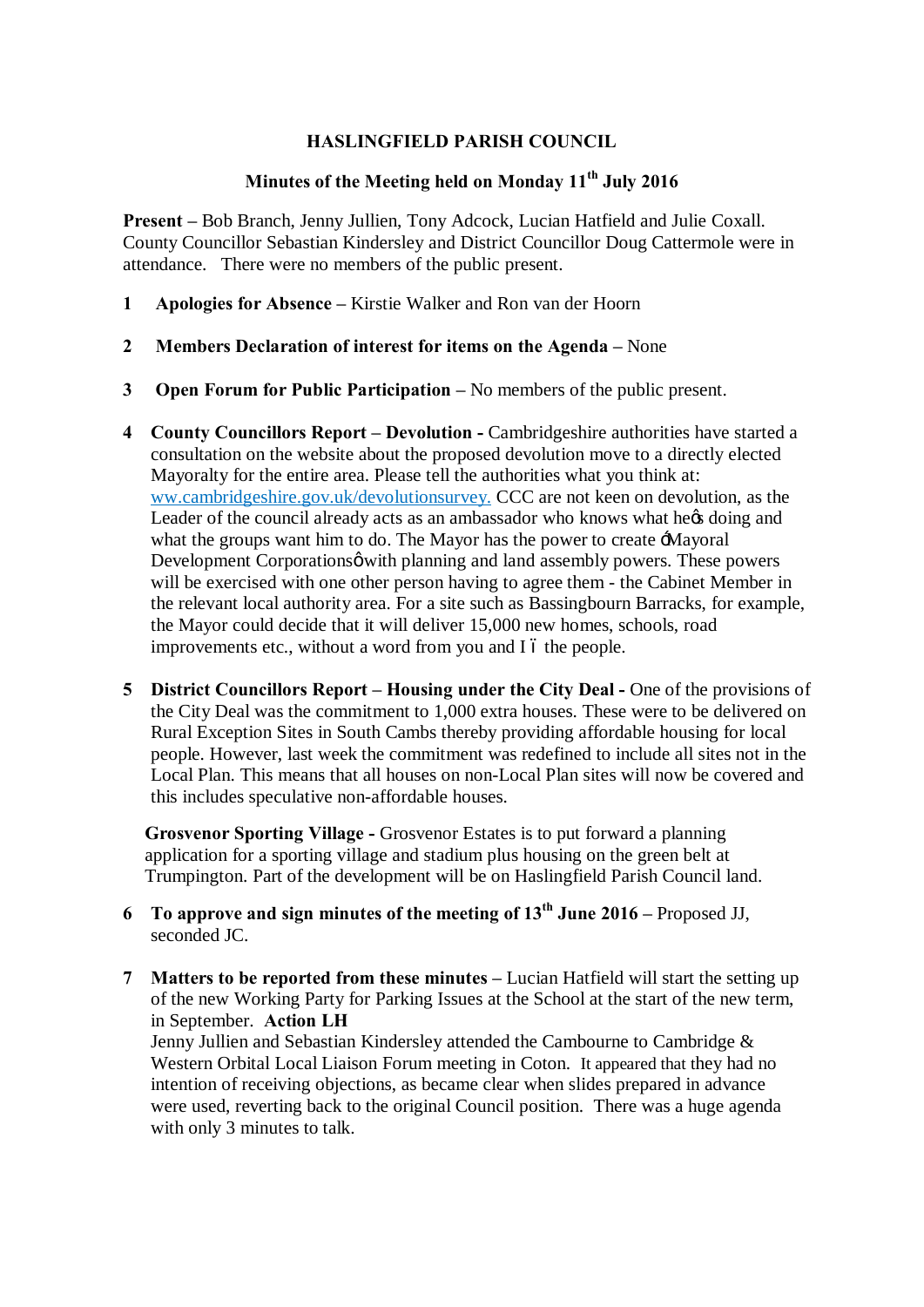- **8 Planning applications and decisions: S/1419/16/DC Lesanna Farm, Cantelupe Rd:** Discharge of Condition 3 (boundary treatment) and Condition 4 (Materials) of Planning ref: **S/3184/15/FL. For information only. Appeal Decisions: Appeals made by Redrow Homes South Midlands** against the decision of SCDC on 21st July 2015. **Former Bayer Crop Science Site: Appeal A Ref: APP/W0530/W/16/3141984** Appeal allowed and reserved matters approved, namely the layout, scale, appearance and landscaping in respect of part of Phase 3. **Appeal B Ref: APP/W0530/W/16/3142753** Appeal was dismissed and approval of the reserved matters was refused.
- **9 Traffic Calming –** Lucian Hatfield said it would be a good idea to organise a public consultation, also recording the positive reactions to the proposed traffic calming scheme on Barton Road. Many people were in favour of the chicanes, but only negative comments were reported. It was decided to let it lie during the summer and hold a public meeting, with Skanska present, in the autumn. Bob Branch is to chase up Karen Lunn at CCC to get the remainder of the traffic calming equipment installed and road markings done. **Action RB**

The details of a survey asking what road alterations people want to slow the traffic down would need to be reported to Karen Lunn. A questionnaire is to be drawn up and distributed over the summer. **Action LH**

Additional Matters for Discussion 6 The Clerk gave a quote from Haydens for  $£1469.50 + VAT$  for having a full Tree Survey done of all trees on PC land around the village. Other quotes had been sought. All agreed that this should go ahead as a matter of urgency. Proposed TA, seconded JJ. **Action FL**

It was also agreed to accept the quote from Eastern Tree Surgery to remove the hawthorn and maple trees outside 1 The Elms. This will cost  $\pounds 750 + \text{VAT}$ , and to grind out the stumps, £325.00 + VAT. Proposed TA, seconded JJ. **Action FL** A quote has been sought from CGM to have the village footpaths added to the contract and mown once a month, as twice a year by CCC is insufficient. CGM now has a new Manager, who started in June. Unfortunately, he was not given the correct information by the last Manager and the Wellhouse Meadow has been overlooked. This will be rectified as soon as possible. The clerk will seek reimbursement for the work left undone. **Action FL**

## **10 Committee and Working Party Reports:**

- **a) Environment –**
- **b) Tennis Courts** 6 A meeting was held between Bob Branch, Paul Bonnington and Lawrence Hopkins on  $29<sup>th</sup>$  June. The Tennis Club would prefer not to have a fence around the shed. The purpose of having the fence is to improve security and would delineate land that has been leased. The PC decided that a fence should be installed, in accordance with the original planning permission. All agreed. It was decided to ask CGM to prune the tree branches, at  $£56 + VAT$ , overhanging the northern end of the tennis courts. Proposed LH, seconded JJ. **Action FL** It was proposed to replace a bench with a new solid timber bench. The existing bench needs wood preservative in the autumn. It was requested to have one backless bench in between the courts and football pitch so both games can be seen. Proposed RB, seconded TA. All in favour. **Action RB** to tell the tennis club.
- **c) Village Hall -** report sent by Ron van der Hoorn 'The trip to the kitchen ring mains has now been blamed on the circuit being fused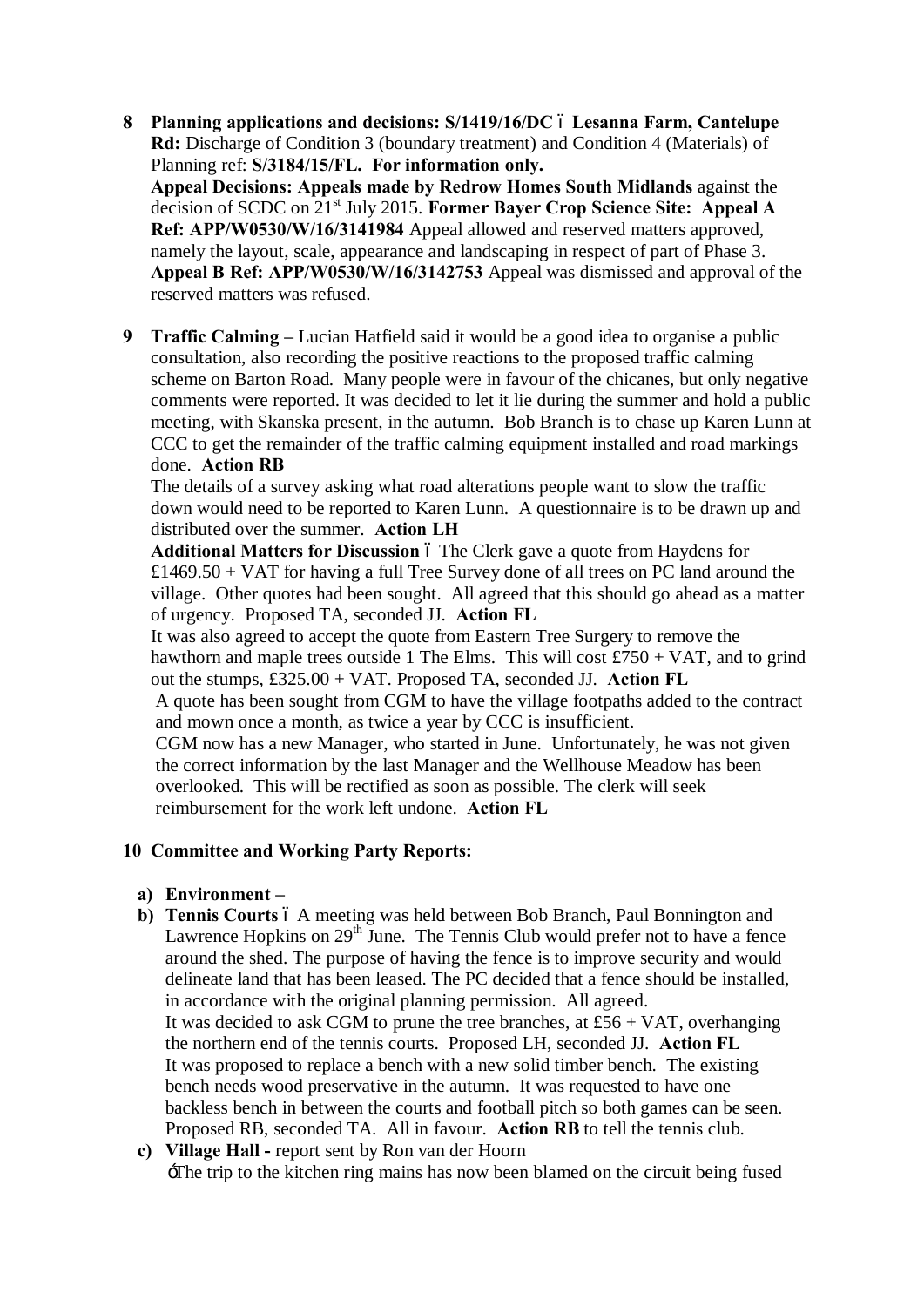by a 20 Amp fuse. The 2x 3kWatt kettles are too much for this and we have asked users (for the time being) to use the kettles on the other worktop. Fuse will be replaced by 32Amp soon.

We are about to receive 3 quotes for the front door replacement and hope to get this done in next 3 months (before HLT November performance.) Light in away changing room to have microwave sensor replaced as this is faulty. There will be an electrical test of all portable equipment arranged in the next 4 weeks  $\alpha$ . Tony Adcock presented plans, after consultation with User Groups, for expanding the Village Hall. It will cost £170,000 to do it. It was agreed that space should be kept in the Committee Room and the meeting rooms are to be 6 meters by 4 meters. TA will circulate copies of the plans and obtain a list of funding avenues from the County and District Councils. **Action TA**

Clive Blower has kindly offered to maintain the flower beds around the VH.

- **d) Allotments –** There are currently no vacant plots but some plot holders have advised us they will not renew in October. Bank balance is £1,352.31.
- **e) Trumpington Meadows** 6 There has been no meeting, so nothing to report.
- **f) Connections Bus** report sent by Christine Kipping  $\acute{o}$  -We have almost reached the end of term for the Connections Bus. A termly report will be sent out by Alan, but there has been a good attendance and good discussions. The year 6 children are allowed to go on the bus in the last weeks of the summer term $\alpha$ .
- **g) Play Areas**  $\acute{o}$  Julie Coxall reported that the hedges around the skatepark are obscuring visibility. The clerk will ask contractor to flail the hedgerow. **Action FL**
- **h) C&V** and **Website** Nothing to report.
- **i) Cycle Path** Lucian Hatfield is going to start discussions again with Richard Pemberton. **Action LH**
- **j) Haslingfield School** Lucian Hatfield will be organising a Working Party to address the parking issues in the autumn. **Action LH**
- **11 Correspondence –** An email was received by the clerk from Neville Cole, regarding lack of replies to an invitation on the website. It was agreed the website will remain as it is, as it is too time consuming and costly to answer every comment. The email will be forwarded to Neil Poole at the Little Rose. **Action FL**

An email was received from Phil Farmer about the neglected land on the Elms. The clerk will contact the council, reporting it as an environmental health issue, to get the land cut. **Action FL**

A letter was received from the Mitigation Department, Environmental Services at the Innovation Group, asking the Parish Council to remove all the hawthorns outside 1 The Elms, with a minimum clearance of 4.5 meters. The PC has agreed with the occupier to resume responsibility for the land, whilst accepting no liability for the subsidence. It was agreed that Bovis Homes were responsible for planting unsuitable trees too near to the house, and any subsequent insurance claim should be referred to the original developer. The PC has agreed for Eastern Tree Surgery to remove the hawthorns and maples and have the stumps ground. CGM is to prune the remaining shrubs, at a cost of  $£56 + VAT$ . Tony Adcock is to investigate appropriate wording for a letter, should the need arise. **Action TA**